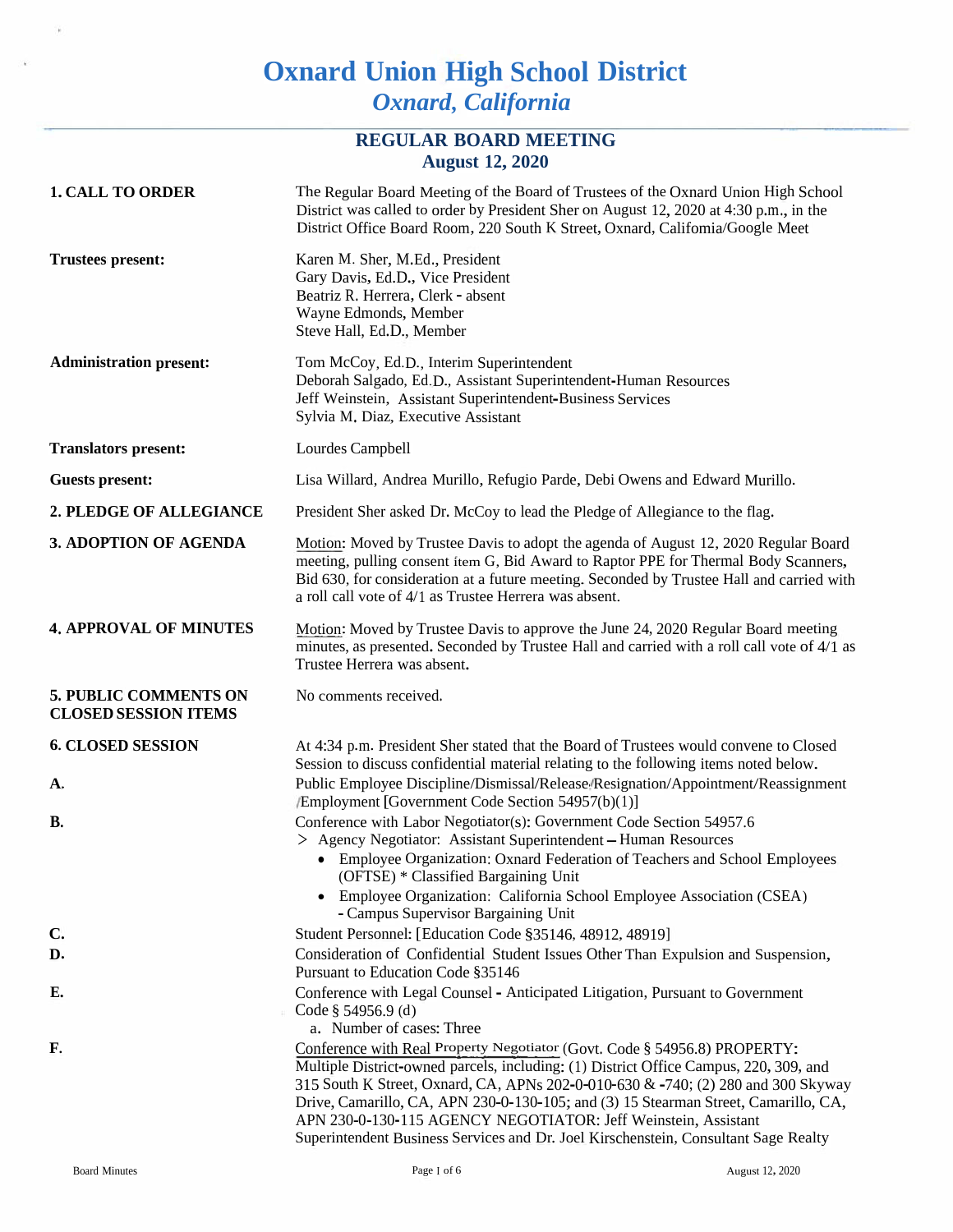Group Inc. NEGOTIATING PARTIES: To be determined UNDER NEGOTIATION:<br>Price and terms of navment. Price and terms of payment.

#### **7. RECONVENE**7. RECONVENE IN<br>PUBLIC: REPORT ON CLOSED<br>SESSION ACTION **SESSION ACTION**

#### **8. PUBLIC COMMENTS TOADDRESS THE BOARD OF TRUSTEES**

The Board reconvened at 6:00 p.m. President Sher reported out that no action was takenduring Closed Session.

Several members of the community addressed Trustees about the closures of district<br>facilities to authida waters facilities to outside renters.

Several OHS parents submitted an electronic comment about the Academic Decathlon<br>class cancellation for this school year. class cancellation for this school year.

Dr. McCoy readDr. McCoy read the conclusion of a letter submitted by Cantronic (Canada) Systems Inc.<br>regarding their concern against consent item G, bid award to Raptor PPE for thermal<br>body scanners. Bid 630. body scanners, Bid 630.

Dr. Davis informed community members that no discussion could take place at this lime regarding the facility rentals, but this item will be on the agenda for August 26, 2020.

President Sher called for a break at 6:31 p.m. to allow time for Dr. McCoy to speak to<br>members of the public regarding district facility rentals. The meeting resumed at 6:42 members of the public regarding district facility rentals. The meeting resumed at 6:42 p.m.

#### **9. SUPERINTENDENT'S**

 **REPORT** - Return to School Plan Update

Dr. McCoy's Return to School Plan Update highlights:

- Distance Learning June recommendations<br>• Distance Learning summer school take-aw
- Distance Learning summer school take-aways
- Distance Learning overview<br>• Synch (live mosting with pla
- Synch (live meeting with planned activities through Google Meet or Zoom) vs. Asynch<br> $\zeta$ (activities that can happen anytime through Canvas/Google classroom)
- Friday Tutorial<br>• Daily instructio
- Daily instructional minutes schedule
- Quarter system
- Quarter system schedule<br>• Special Education contingency plan<br>• English Learners
- English Learners
- Attendance
- Attendance<br>• Family and Work Commitments<br>• Checking Families' Connectivity
- Checking Families' Connectivity
- Recommended Equitable Grading Practices<br>• Mental Health & Wellness
- Mental Health & Wellness
- Mental Health & Wellness<br>• Athletics, Activities, & Fac
- Athletics, Activities, *&* Facilities<br>• DL Essential Professional Development Courses<br>• District Food Services Fall Schadule
- District Food Services Fall Schedule<br>• Safety Protocols
- Safety Protocols

Trustee Hall asked Dr. McCoy what the <sup>p</sup>lan is for continual communication and updates for reopening as he felt there should be a regularly scheduled communication plan for<br>reserves and students. Dr. McCay garlied that communication will primarily agree from parents and students. Dr. McCoy replied that communication will primarily come fromPrincipals to their communities in the form of a weekly update. He added that the cur-<br>form is an the first 12 days of school, good start to distance logning and discussions Principals to their communities in the form of a weekly update. He added that the current focus is on the first 12 days of school, good start to distance learning and discussions for example is our equipment. Trustees were any changes in our environment. Trustees were appreciative of Dr. McCoy and all staff<br>mombers of the recognize committee that contributed to this plan as they were impresses members of the reopening committee that contributed to this plan as they were impressed<br>by the hard weak that went into the conduction contract the consitiuity to technological by the hard work that went into the academic content, the sensitivity to technological needs of students and parents, mental health, grading and professional development.

## **ID. CONSENT CALENDAR**

A. Consideration of Approval of Purchase Orders and Direct Pays, June <sup>17</sup> - July 31, <sup>2020</sup>

**R** Motion: Trustee Hall moved to approve the Consent Calendar, not including item G.<br>Seconded by Trustee Edmonds and carried with a roll call vote of 4/1 as Trustee Herrera<br>was about was absent.

> Purchase orders totaling \$41,568,582.41 and Direct Pays totaling \$15,569.35 be approved, as presented.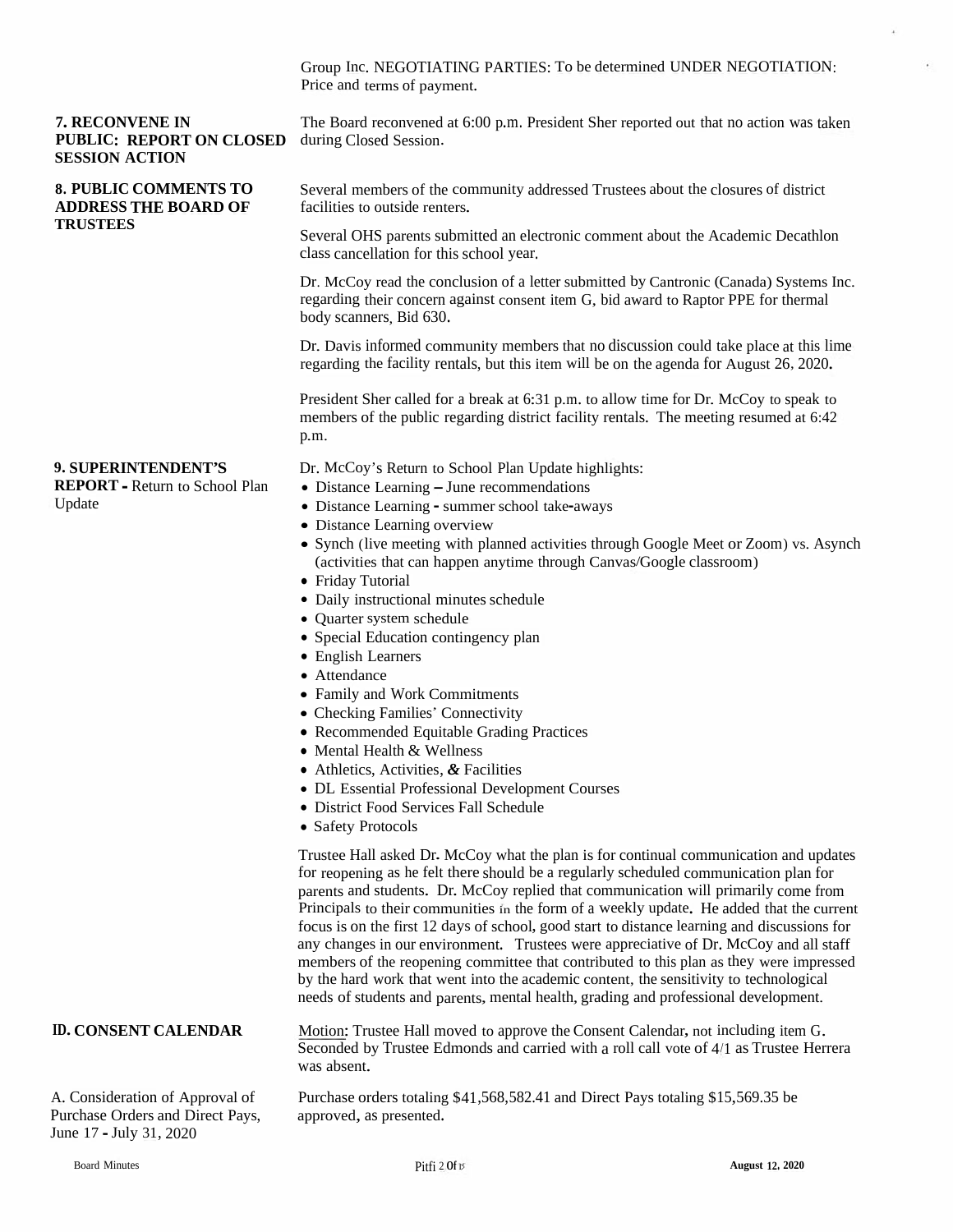B. Consideration of Approval of

Physical Inventory Tracking Software

E. Consideration of Approval of Rejection of All Bids for District- Wide Trash and Recycle Pick Up Services, Bid 625

F. Consideration of Approval of Contract Award to Travis Agricultural Construction, Inc. for Well #3 Piping Retrofit at RMHS, Bid 626

Award to Raptor PPE for Thermal Body Scanners, Bid 630

and PHS HVAC Modernization presented. Projects H. Consideration of Approval of Contract Award to Vernier

I.Consideration of Approval of Contract Award to Vernier and HHS HVAC Modernization presented. Projects

for the Required Off-Site Landscape Landscaping around the new DSHS. Document and Design Preparation for the City of Oxnard for the New DSHS

K. Consideration of Approval for Vendor Waxie Sanitary Supply to Provide Hand Sanitizing Stations

L. Consideration of Approval of Compensation Agreement between City of Port Hueneme and OUHSD

M. Consideration of Renewal of Agreement between Oxnard Union High School District and Fagen Friedman *&* Fulfrost for Special Education Legal Services for School Year 2020-2021

N. Consideration of Renewal of Agreement between Oxnard Union High School District and Ventura

Donations, June 16 - August 5, 2020 donations repor<sup>t</sup> for the period of June 16 - August 5, 2020, as presented.

It is the recommendation of District Administration that the Board of Trustees approve additional Custodial positions, as presented.

It is the recommendation of District Administration that the Board of Trustees approve the contract renewal with Associated Valuation Services for WITS <sup>p</sup>hysical inventory tracking B. Consideration of Approval of<br>
Donations, June 16 - August 5, 2020<br>
C. Consideration of Approval of<br>
C. Consideration of Approval of<br>
It is the recommendation of District Administration that the Board of Trustees approve

> It is the recommendation of District Administration that the Board of Trustees approve the rejection of bids for District-wide trash and recycle pick up services, Bid 625, as presented.

It is the recommendation of District Administration that the Board of Trustees approve the contract award to Travis Agricultural Construction, Inc. for Well #3 piping retrofit at RMHS, Bid 626, as presented.

G.Consideration of Approval of Bid It is the recommendation of District Administration that the Board of Trustees approve the bid award to Raptor PPE for thermal body scanners, Bid 630, as presented.

It is the recommendation of District Administration that the Board of Trustees approve <sup>a</sup> Contract Awarded to Vernier Construction Services as the Required DSA Inspector of Construction Services for both OHS Record for the Modernization and Install New HVAC System at both OHS and PHS, as

Construction Services for both CIHS Record for the Modernization and Install New HVAC System at both CIHS and HHS, as It is the recommendation of District Administration that the Board of Trustees approve <sup>a</sup> Contract Awarded to Vernier Construction Services as the Required DSA Inspector of

J. Consideration of Approval of It is the recommendation of District Administration that the Board of Trustees approve Contract Award to WLC Architects additional services to WLC Architects for the Off-Site Design of Irrigation and

> It is the recommendation of District Administration that the Board of Trustees approve the proposa<sup>l</sup> from Waxie Sanitary Supply as presented.

> It is the recommendation of District Administration that the Board of Trustees approve Compensation Agreement between City of Port Hueneme and OUHSD, as presented.

It is the recommendation of District Administration that the Board of Trustees approve the Renewal Agreement between Oxnard Union High School District and Fagen, Friedman & Fulfrost for Special Education Legal Services for the 2020-2021 school year, as presented.

It is the recommendation of the District Administration that the Board of Trustees approve the Renewal of Agreement between Oxnard Union High School District and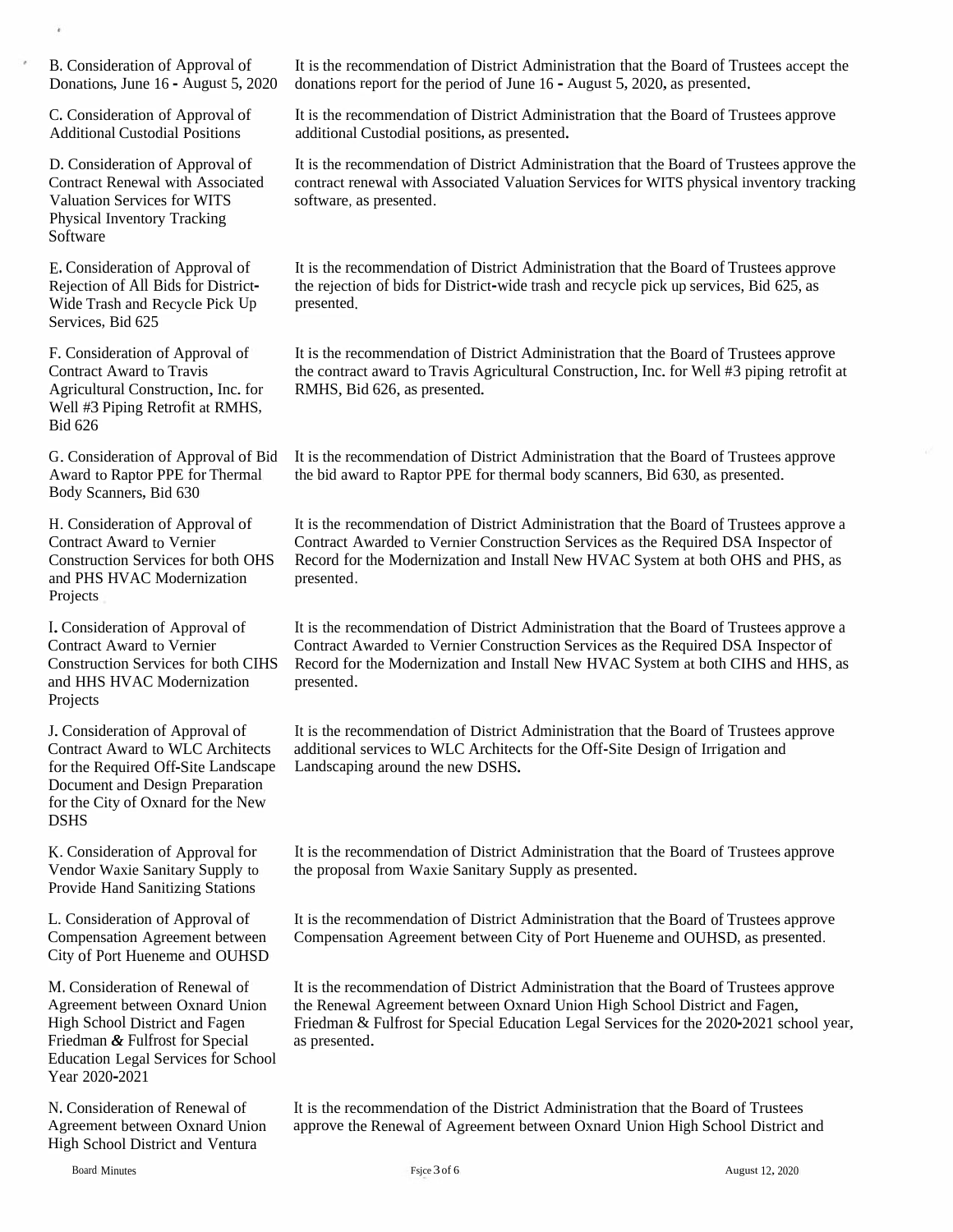County SELPATherapy Services for the 2020-2021 presented.<br>School Year School Year

O. Consideration of Renewal Agreement betweenHigh School District and Ventura Ventura County SELPACounty SELPA for Social/Emotional presented.<br>Services Specialist for SY 2020-Services Specialist for SY 2020-<br>2021

P. Consideration of Renewal Agreement between Oxnard Union High School District and Ventura<br>County SEL BA for Heering County SELPA for Hearing Conservation and Audiology<br>Services for the 2020, 2021, S Services for the 2020-2021 School Year

Q. Consideration of Renewal of Agreement between Oxnard Union High School District and City Impact SY 2020-2021

R. Consideration of Renewal Agreement between Oxnard Union High School District and Armando Ramirez InterpretingRamirez Interpreting LLC-<br>English/Spanish Interpreting for IEP<br>Mestings and Translation of IEP's Meetings and Translation of lEP's<br>fee SY 2020-21 for SY 2020-21

S. Consideration of Approval of Quarterly Report on Williams Uniform Complaints for 4th Quarter presented.

T. Consideration of Approval of<br>Cises VeID Phone System Cisco VoIP Phone System

U. Consideration of Approval of Verizon MiFi Hotspots

V. Consideration of Approval to<br>Utilize CMAS Discribed: Centre Utilize CMAS Piggyback Contract<br>#2.17.70.1811AE to Purchase Acc #3-17-70-1811AE to Purchase Acer Chromebooks for Students, Resolution #20-23

W. Consideration of Approval of Personnel Items

Oxnard Union High School District

Y. Consideration of Approval of TEAMS Memorandum<br>Agreement Between Co TEAMS Memorandum of<br>Agreement Between California<br>La dividentia and Owean Lutheran University and Oxnard<br>Union High School District Union High School District

Ventura County SELPA for Occupational Therapy Services for SY 2020-2021, as presented.

n Oxnard Union approve the Renewal of Agreement between Oxnard Union High School District and<br>at and Venture Uniting County SEL BA for Social Unrational Seminar Specialist for SX 2020, 2021 A for Social/Emotional Services Specialist for SY 2020-2021, as It is the recommendation of the District Administration that the Board of Trustees

> It is the recommendation of the District Administration that the Board of Trustees approve the Renewal Agreement between Oxnard Union High School District and<br>Vanture County SEL BA for Usaring Concernation and Audialasy Semices for the Ventura County SELPA for Hearing Conservation and Audiology Services for the 2020-<br>2021 School Year. as presented 2021 School Year, as presented

> for 2020-2021 school year, as presented. It is the recommendation of District Administration that the Board of Trustees approve<br>the Benevuel of Agreement hetween Ownerd Union Uich School District and City Impo the Renewal of Agreement between Oxnard Union High School District and City Impact<br>for 2020, 2021, wheel were as a meanted.

It is the recommendation of District Administration that the Board of Trustees approve the Renewal of Agreement between Oxnard Union High School District and Armando Ramirez LLC - English to Spanish Interpreting for IEP Meetings, English to Spanish Ramirez LLC - English to Spanish Interpreting for IEP Meetings, English to Spanish translations of IEPs, and assessment reports for school year 2020-2021, as presented.

It is the recommendation of the District Administration that the Board of Trustees approve the Quarterly Report on Williams Uniform Complaints for 4th Quarter, as<br>presented.

It is the recommendation of the District Administration that the Board of Trustees approve the Cisco VoIP Phone System, as presented.

It is the recommendation of the District Administration that the Board of Trustees approve the Verizon MiFi Hotspots, as presented.

It is the recommendation of the District Administration that the Board of Trustees<br>annoys Utilize CMAS Bisoxhael: Contrast #2,17,70,1811AE to Purchase Assu approve Utilize CMAS Piggyback Contract #3-17-70-1811AE to Purchase Acer<br>Chromebooks for Students, Resolution #20-23, as presented Chromebooks for Students, Resolution #20-23, as presented.

It is the recommendation of District Administration that the Board of Trustees approve the personne<sup>l</sup> items, as presented.

It is the recommendation of district administration that the Data Sharing Agreement between California Lutheran University and Oxnard Union High School District be<br>spressed by the Board of Trustees, as presented approved by the BoardX. Consideration of Approval of Fit is the recommendation of district administration<br>Data Sharing Agreement Between California Lutheran University and Oxr<br>California Lutheran University and Fit approved by the Board of Tru

> It is the recommendation of district administration that the TEAMS Memorandum<br>Agreement between Celifornia Lutheren University and Oxnard Union High Scho It is the recommendation of district administration that the TEAMS Memorandum of<br>Agreement between California Lutheran University and Oxnard Union High School<br>District he approved by the Board of Trustees, as presented District be approve<sup>d</sup> by the Board of Trustees, as presented.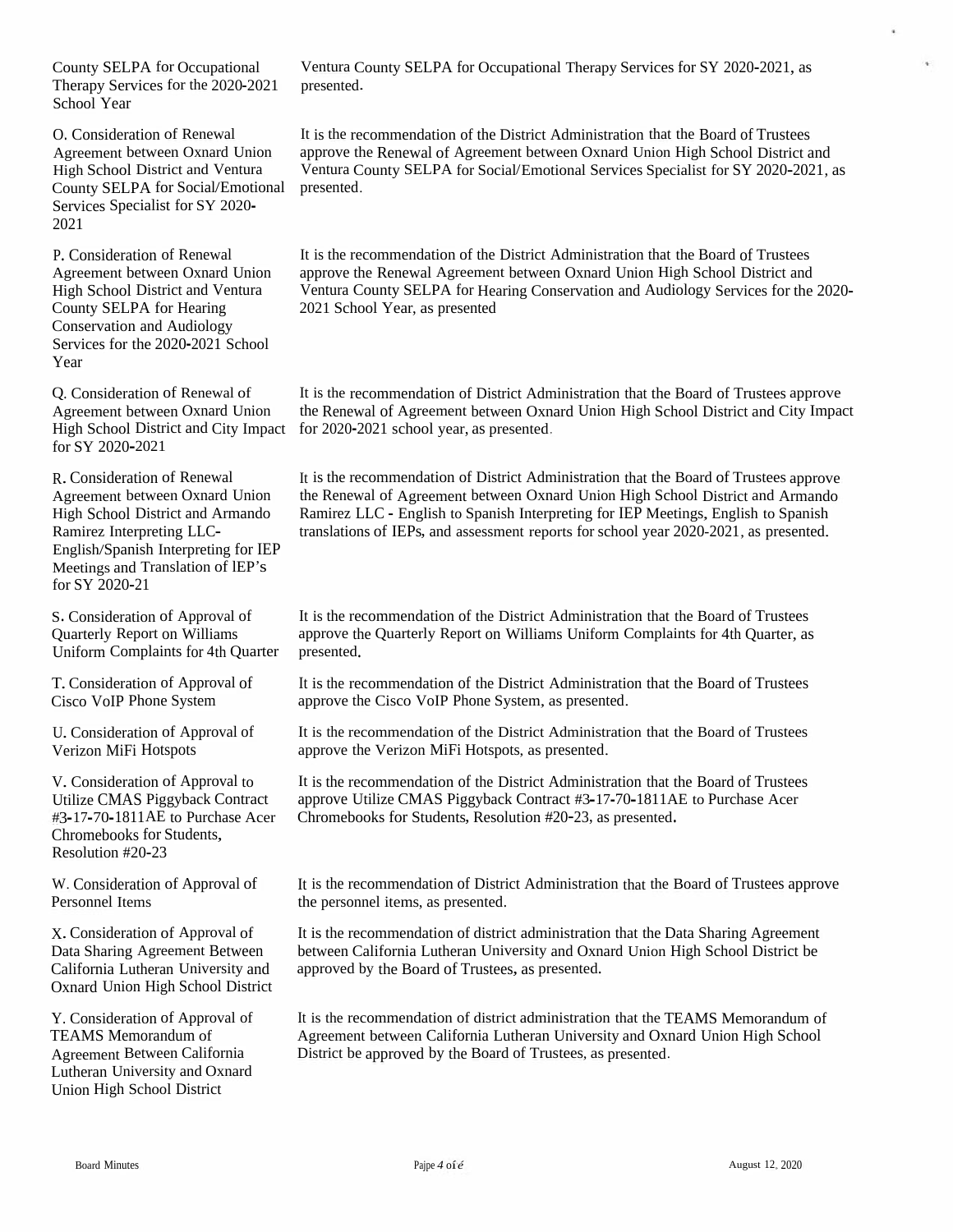Z. Consideration of Approval of Student Teaching Experience University East Bay and Oxnard Union High School District

AA. Consideration of Approval of Student Teaching Placement Agreement Between University of Southern California and Oxnard Union High School District

BB. Consideration of Revision of Oxnard Union High School District Board Bylaw 9323: Conduct of Board Meetings [First Reading]

#### **11. STAFF REPORT**

Building Dedication Signage

District be approved by the Board of Trustees, as presented. It is the recommendation of district administration that the Student Teaching Experience Agreement between California State University East Bay and Oxnard Union High School

It is the recommendation of district administration that the Student Teaching Placement Agreement between University of Southern California and Oxnard Union High School District be approved by the Board of Trustees, as presented.

It is recommended that Trustees approve the revisions to Board Bylaw 9323, Conduct of Board Meetings, as presented, for first reading.

As par<sup>t</sup> of facilities updates and upgrades through Measure 'A' the District is updating building dedication signage to universal design standards by building type. All building dedications remain in place.

- Dr. McCoy has reached out to at least half of the honorees, 21 total, or their loved ones to inform all of what the intent is of the new signage. He will continue to reach out to the remaining families as he gets closer to concluding some issues in design and timelines due to Measure <sup>A</sup> and modernization.
- Honorees and their families have been reassured that there is no effort to remove anyone's dedication in this district and no effort to dishonor anyone that has been previously honored by this Board of Trustees or others.
- The district has not changed any names or dedications of any buildings.
- The upgrading of the signage has taken place because the areas where some of these are at is being upgraded; therefore, new signage is needed. Example: ACHS football field.
- There are also areas where signage will remain as is. Example: RMHS Pool.
- Trustees requested that moving forward with any changes to signage- dedications that dignity and respec<sup>t</sup> be shown to the honorees and their families before anything is done. Dr. McCoy affirmed that he and staff are committed to this.

Trustee thanked Dr. McCoy for his repor<sup>t</sup> and stated the new signage for the honorees looks very impressive.

#### **12. ACTION ITEMS**

A. Consideration of Approval of 2020-2021 School Year COVID-19 Pandemic and Distance Learning Memorandum of Understanding Between Oxnard Federation of Teachers and School Employees and Oxnard Union High School District

Motion:Trustee Hall moved to approve 2020-2021 School Year COVID-19 Pandemic and Distance Learning Memorandum of Understanding Between Oxnard Federation of Teachers and School Employees and Oxnard Union High School District, as presented. Seconded by Trustee Davis and carried with <sup>a</sup> roll call vote of 4/1 as Trustee Herrera was absent.

- Trustees were informed that there is no anticipation of <sup>a</sup> shortfall of Personal Protective Equipment (PPE) as mentioned in the MOU, page two
- The plan to deal with students and others who are not in compliance with face covering requirements has been tabled until the district begins the hybrid model and has <sup>a</sup> number of students attending class. The <sup>p</sup>lan will be shared with Trustees before it's been implemented.
- Administrators continue to work with community members and construction workers now to make sure proper face coverings are being worn.
- Pop-up childcare will be through <sup>a</sup> previously approve<sup>d</sup> MOU with Boys and Girls Club

Trustees thanked all involved in this organized and well thought out <sup>p</sup>lan.

Motion: Trustee Davis moved to approve the 2020-21 Board/District Vision/Mission/Goals, with the bulleted corrections noted below. Seconded by Trustee Hall and carried with <sup>a</sup> roll call vote of 4/1 as Trustee Herrera was absent.

B. Consideration of Approval of 2020-21 Board/District Vision/Mission/Goals Board Minutes and the settlement of the settlement of the Page 5 of 6 and 12, 2020 and Minutes and August 12, 2020